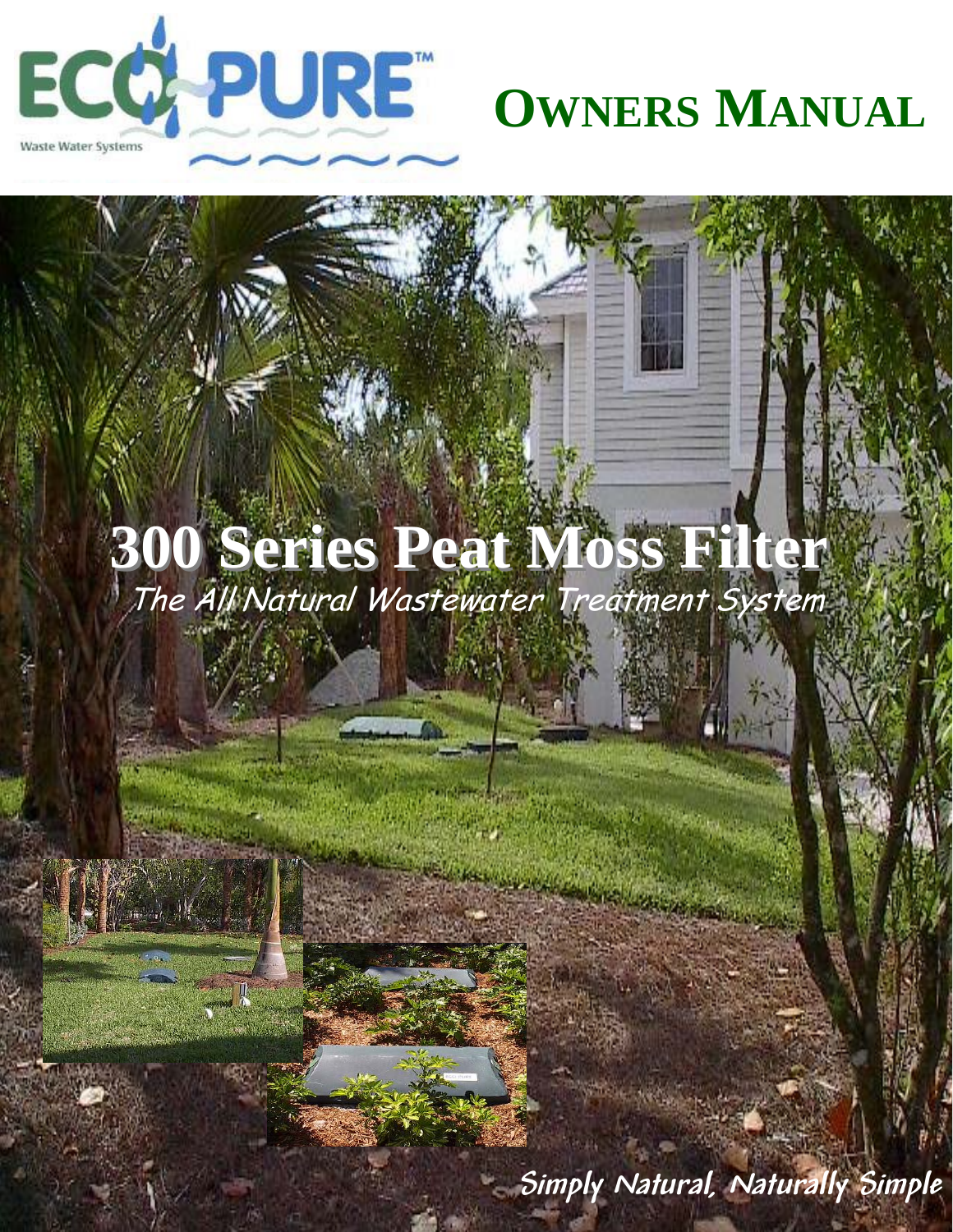Thank you for choosing the ECO-PURE 300 SERIES PEAT MOSS FILTER for treating your wastewater. This manual contains information about the use, operation,warranties and maintenance*.*

## **OPERATION**

The ECO-PURE 300 SERIES PEAT MOSS FILTER consists of a watertight poly tank which holds Enhanced Peat Moss which treats the wastewater from your septic tank to a very high degree before it enters the underlying ground surface.

# **USING THE PEAT FILTER**

The efficiency of the on-site system using the ECO-PURE 300 SERIES PEAT MOSS FILTER depends on common sense.

You should not use the following in your system:

Oil and grease from cooking or machinery, paints or solvents, pesticide products, any toxic substances, any petroleum products or any non-biodegradable substances i.e.: tampons, condoms, sanitary napkins.

# **THINGS TO REMEMBER**

DO NOT cover the ECO-PURE lid, DO NOT drive heavy equipment over the system, DO NOT overload system beyond design limits, DO NOT attempt your own repairs, DO NOT cover any vents, DO NOT plant large trees on system. Always keep system accessible.

### **MAINTENANCE**

Annual maintenance will have to be provided by an authorized service representative during normal business hours by inspecting the FILTER BED and cleaning the septic tank filter to ensure proper functioning, check for ponding or misuse.

If samples are required the owner will pay for all costs involved.

A maintenance record will be forwarded to the HEALTH UNIT and the Owner.

The filter media may have to be replaced every ten years or sooner depending on abuse or higher demand than design limits.

The owner shall maintain a new maintenance agreement every year as long as they own the system.

# **In the unlikely event of:**

- Back-up in you house, your sewer line may be clogged.
- Odors, your house vent may blocked; if not gravity fed, pump may not be functioning.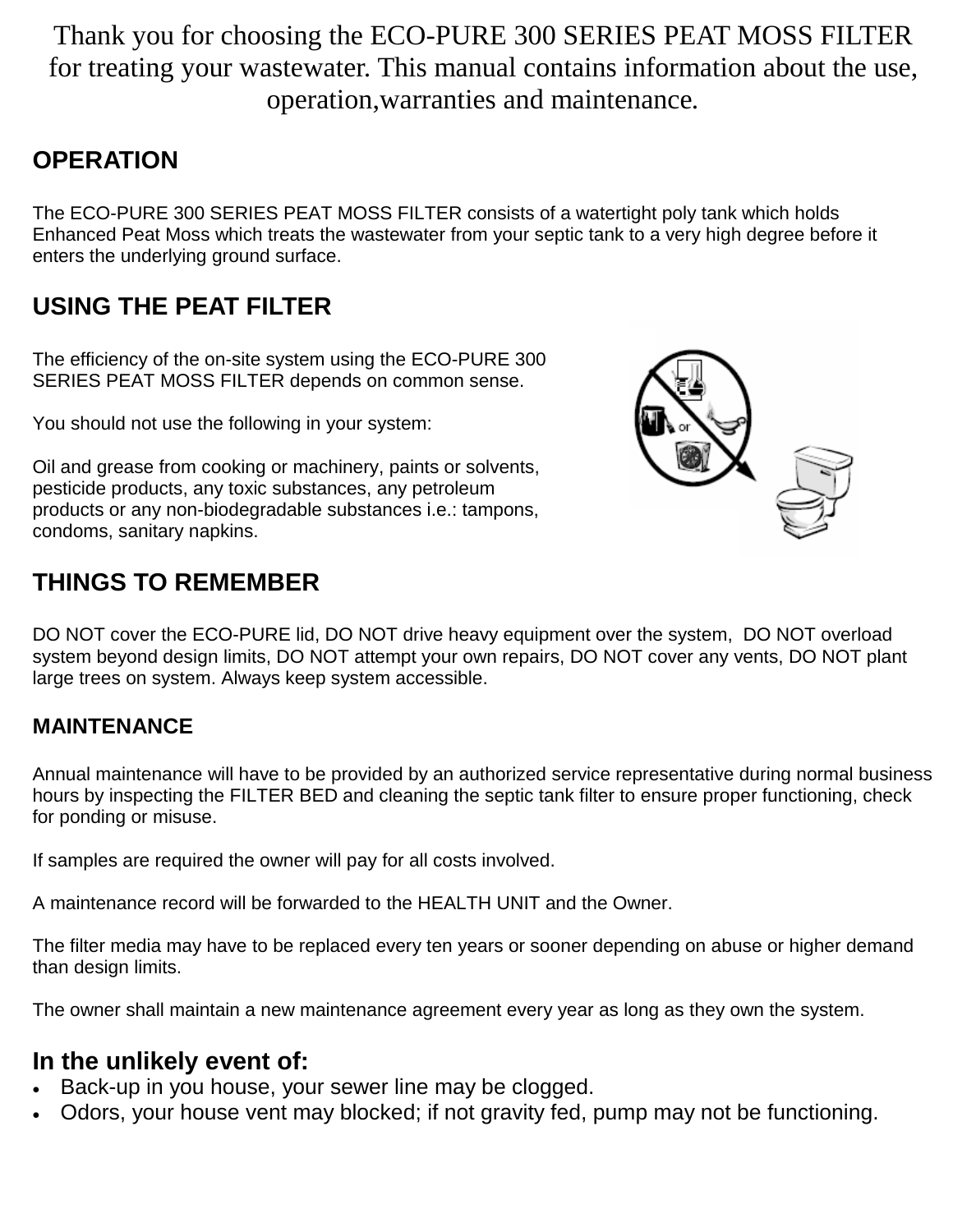

# **300 Series Peat Moss Filter Warranty**

1. For the purpose of this warranty DEALER means person who installs system, CUSTOMER means the user of the ECO-PURE system, SYSTEM means the ECO-PURE PEAT FILTER and components except the septic tank or pump tank not supplied by ECO-PURE. Transfer of OWNERSHIP means new owner, MANUFACTURER means ECO-PURE INC.

#### **2. WARRANTY**

ECO-PURE INC. warrants that the components supplied by the manufacturer will function properly for a period of three years from the date of purchase with the exception of pumps, floats, or any other items covered by another manufacturer's warranties. The warranty of ECO-PURE INC. is limited to this text.

3. For this warranty to be valid the customer must notify ECO-PURE INC. in writing as to the nature of any problem with the system or call 1-888-999-0936. This notice must be sent by registered mail to ECO-PURE INC. or to the dealer with a copy to ECOPURE INC. Upon receipt of notice ECO-PURE INC. or the dealer will correct the problem within the terms of this warranty.

#### **4. EXCLUSIONS**

The following will be excluded from warranty coverage: Any damage caused by an Act of God without limitation such as floods, earthquakes, hurricane, landslide, tornado or blizzards. Any damages caused by the users or third parties such as any modification or installation or correction to the system not authorized by ECO-PURE INC.

Any modifications with regard to installation by a dealer which is not authorized by the manufacture. Any damage by not allowing maintenance to be performed in accordance with the maintenance agreement. Any damage be heavy vehicles such as cars, trucks and heavy equipment. Any change of use which does not comply with original design of intended use or excessive waste strength which is beyond residential waste strength.

#### **5. OTHER EXCLUSIONS**

It is expressly understood that the customer shall not make any attempt to maintain or repair any part of the system before notifying the dealer or ECO-PURE INC. in accordance with Section 3 until a reasonable time for a site visit is given and any problems can be solved, otherwise the warranty shall be null and void.

#### **6. LIMITS OF DAMAGES**

ECO-PURE INC. in no way shall be liable for any other damages that the customer may incur and compensation and indemnification shall be limited to the other provisions of this warranty.

#### **7. TRANSFER OF OWNERSHIP**

All provisions of this warranty shall remain in effect upon transfer of ownership with the express understanding that the new owner submits in writing by registered mail to ECO-PURE INC. that the intended use shall not change, that the waste strength is not increased by either over use or misuse and that there shall be no change of use.

The new owner will notify ECO-PURE INC. that they have read the Owner's Manual and agree to comply with all the provisions therein.

#### **8. WARRANTY PRIORITY**

This warranty supersedes any written or verbal contracts entered into by the customer or dealer or any agent for the sale or installation of the ECO-PURE PEAT FILTER and it is expressly understood in case of any contradictions whatsoever that the terms of this agreement shall prevail.

#### **9. INDEMNITY**

Liability under this warranty to correct defects shall be limited to correction or replacement of components in accordance to other provisions of this warranty agreement upon written notification.

#### **10. INSPECTIONS**

The customer shall allow the dealer of ECO-PURE INC. to carry our all necessary inspections as required in this warranty during normal business hours.

If any other request for inspection beyond the annual maintenance and inspection are requested and no problems exist, a fee shall be paid to ECO-PURE INC. by the customer.